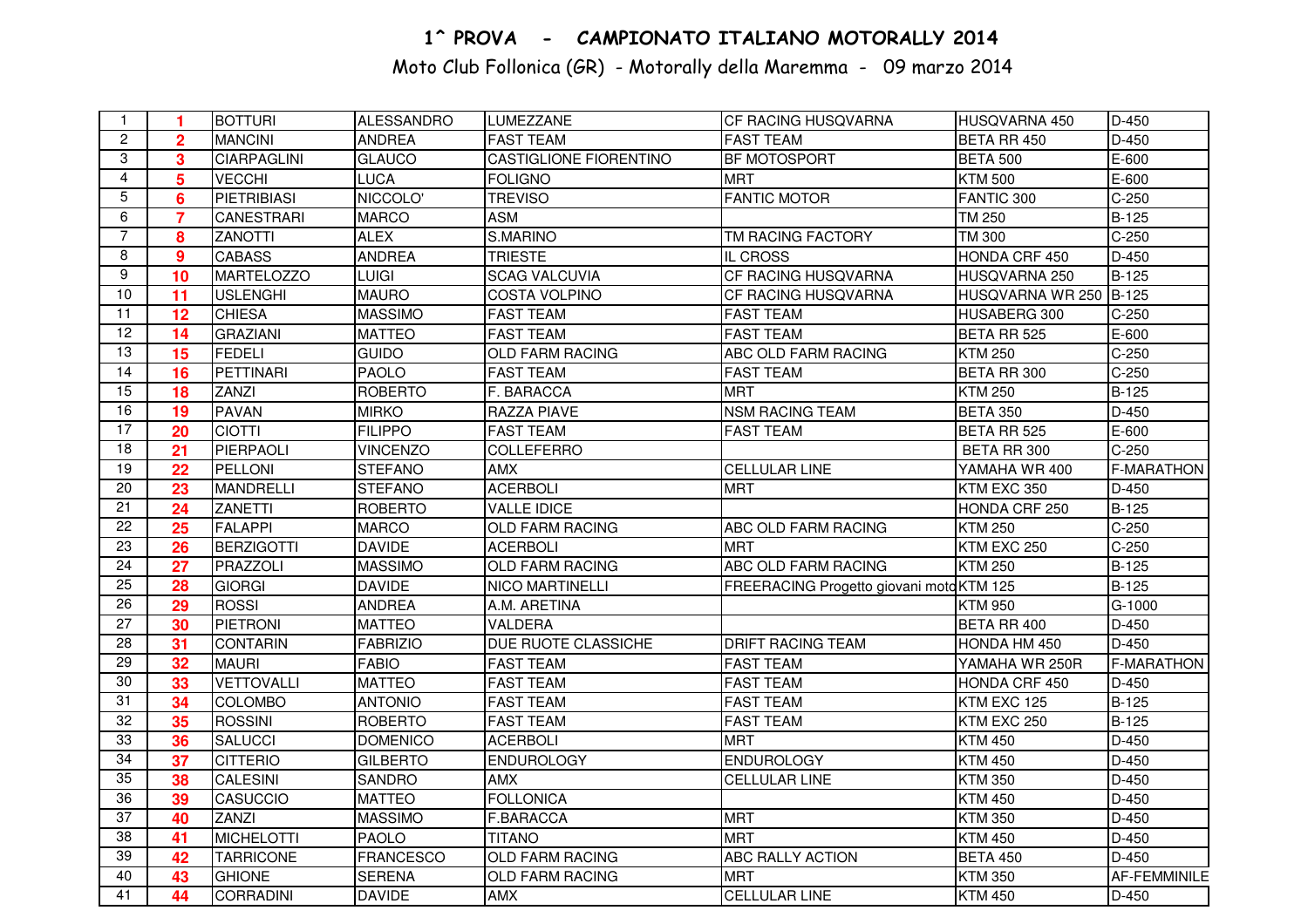| 42              | 45  | <b>ZANONI</b>        | <b>DAVIDE</b>     | <b>VALLE IDICE</b>           |                                             | TM FI 250               | B-125               |
|-----------------|-----|----------------------|-------------------|------------------------------|---------------------------------------------|-------------------------|---------------------|
| 43              | 46  | LUINI                | <b>GIORGIO</b>    | ARTIGLIO                     |                                             | TM 300                  | $C-250$             |
| 44              | 47  | <b>VITALI</b>        | <b>RICCARDO</b>   | <b>ASM</b>                   |                                             | <b>KTM 350</b>          | D-450               |
| 45              | 48  | <b>MONTANUCCI</b>    | <b>ALESSANDRO</b> | <b>ENDURO FRATTA OFFROAD</b> |                                             | HUSQVARNA TE 310        | D-450               |
| 46              | 49  | <b>MALAGUTI</b>      | <b>MASSIMO</b>    | <b>AMX</b>                   | <b>BOLOGNESI</b>                            | <b>KTM 300</b>          | $C-250$             |
| 47              | 50  | <b>MAGNINI</b>       | <b>BERNARDO</b>   | A. M. COLLI FIORENTINI       | <b>TEN MOTORSPORT</b>                       | SUZUKI RMX 450          | D-450               |
| 48              | 51  | <b>ALLEGRA</b>       | PAOLO             | <b>FIRENZE</b>               | <b>DIRT RACING</b>                          | <b>BETA 450</b>         | D-450               |
| 49              | 52  | <b>RIZZI</b>         | <b>MATTEO</b>     | AMX                          | <b>CELLULAR LINE</b>                        | YAMAHA WR 450           | D-450               |
| 50              | 53  | <b>ALBANO</b>        | <b>LIVIO</b>      | <b>ALFIERI</b>               |                                             | <b>KTM 125 EXC</b>      | B-125               |
| 51              | 54  | <b>LUCCHESE</b>      | <b>MANUEL</b>     | <b>COLLEFERRO</b>            | <b>REBEL YAMAHA</b>                         | YAMAHA 450              | D-450               |
| 52              | 81  | <b>BUDELLINIO</b>    | <b>RAUL</b>       | <b>MONTEFELTRO</b>           | AFRICA DREAM TEAM                           | RIEJU MARATON 50        | ΙA                  |
| 53              | 82  | <b>VIGANI</b>        | <b>GIACOMO</b>    | <b>SANTHIA</b>               | <b>PROGETTO GIOVANI</b>                     | HM CRE F125             | A                   |
| 54              | 83  | <b>LOMBARDI</b>      | <b>MICHELE</b>    | <b>OLD FARM RACING</b>       | ABC OLD FARM RACING                         | FANTIC <sub>50</sub>    | A                   |
| 55              | 84  | <b>MAGNANI</b>       | <b>FILIPPO</b>    | <b>TITANO</b>                |                                             | RIEJU RMT 50            | A                   |
| 56              | 91  | SPOLETINI            | <b>VALENTINA</b>  | <b>OLD FARM RACING</b>       | ABC OLD FARM RACING                         | <b>KTM 125</b>          | AF-FEMMINILE        |
| 57              | 92  | <b>BURIOLI</b>       | <b>ERIKA</b>      | <b>F.BARACCA</b>             | PIETRIKSSON RACING DIVISION                 | HUSQVARNA TE 310        | <b>AF-FEMMINILE</b> |
| 58              | 101 | <b>BONATO</b>        | <b>ROBERTO</b>    | <b>VIREX</b>                 |                                             | <b>KTM 250 EXC</b>      | B-125               |
| 59              | 102 | <b>BONATO</b>        | <b>DANIELE</b>    | <b>VIREX</b>                 | <b>VIREX RANCING TEAM</b>                   | KTM EXC 250 F           | <b>B-125</b>        |
| 60              | 103 | <b>DESSI'</b>        | <b>MARZIO</b>     | <b>FAST TEAM</b>             | <b>FAST TEAM</b>                            | KTM EXC 125             | <b>B-125</b>        |
| 61              | 104 | <b>TONELLI</b>       | LEONARDO          | VALDERA                      |                                             | HUSQVARNA WR 125 B-125  |                     |
| 62              | 105 | <b>SERVADIO</b>      | <b>STEFANO</b>    | <b>OLD FARM RACING</b>       | <b>CELLULAR LINE</b>                        | HONDA CRF 250           | <b>B-125</b>        |
| 63              | 106 | <b>FRASSINI</b>      | <b>STEFANO</b>    | <b>ISOLA D'ELBA</b>          | YOURITALY SLAUTO                            | <b>KTM 250</b>          | <b>B-125</b>        |
| 64              | 107 | <b>DALLOCA</b>       | LUCA LORENZO      | <b>GILERA CLUB ARCORE</b>    | ABC OLD FARM RACING                         | YAMAHA WRF 250          | B-125               |
| 65              | 108 | <b>FRANCESCUT</b>    | <b>ENNIO</b>      | PEDEMONTANO                  | <b>MICHELUZ RT</b>                          | <b>KTM 125</b>          | <b>B-125</b>        |
| 66              | 109 | PEDERIVA             | <b>DIEGO</b>      | <b>GAERNE</b>                | <b>NSM RACING TEAM</b>                      | HONDA CRE 250           | B-125               |
| 67              | 110 | <b>ANGHILERI</b>     | <b>EUFRASIO</b>   | <b>PARINI</b>                | <b>MTG</b>                                  | YAMAHA 125              | B-125               |
| 68              | 111 | <b>CESTARO</b>       | <b>STEFANO</b>    | <b>OLD FARM RACING</b>       | <b>ABC RALLY ACTION</b>                     | <b>KTM 125</b>          | B-125               |
| 69              | 112 | <b>DALLATOMASINA</b> | <b>IVAN</b>       | <b>SALSOMAGGIORE</b>         | <b>ARCOBALENO</b>                           | <b>KTM 125 EXC</b>      | <b>B-125</b>        |
| 70              | 113 | <b>PAGANI</b>        | <b>CESARE</b>     | <b>SALSOMAGGIORE</b>         | <b>ARCOBALENO</b>                           | <b>KTM 250 EXC</b>      | B-125               |
| 71              | 114 | <b>MADONNA</b>       | <b>ALESSANDRO</b> | VALLESCRIVIA                 | <b>BARBONI URLANTI</b>                      | YAMAHA WRF 250          | <b>B-125</b>        |
| 72              | 115 | <b>GANGI</b>         | <b>LEONARDO</b>   | CAIRO MONTENOTTE             | PROGETTO GIOVANI MOTORALLY KTM EXC 125      |                         | B-125               |
| 73              | 116 | <b>BROGNOLI</b>      | <b>IVAN</b>       | <b>NICO MARTINELLI</b>       | PROGETTO GIOVANI MOTORALLY HUSQVARNA TE 125 |                         | <b>B-125</b>        |
| $\overline{74}$ | 201 | <b>SANDRONE</b>      | <b>LORENZO</b>    | <b>OLD FARM RACING</b>       | <b>ABC RALLY ACTION</b>                     | FANTIC 300              | $C-250$             |
| 75              | 202 | <b>PORRO</b>         | <b>ALDO</b>       | 100 TORRI                    |                                             | HUSABERG 250            | $C-250$             |
| 76              | 203 | <b>GOLZI</b>         | <b>LUIGI</b>      | <b>ELITRANS</b>              |                                             | <b>KTM 300</b>          | $C-250$             |
| 77              | 204 | <b>BARBIERI</b>      | <b>FULVIO</b>     | LOANO TRIAL TEAM             | <b>PRO-AL RACING TEAM</b>                   | BETA RR 250             | $C-250$             |
| 78              | 205 | <b>COLMAGRO</b>      | RENATO PAOLO      | <b>RAZZA PIAVE</b>           | <b>NSM RACING TEAM</b>                      | <b>GAS GAS EC</b>       | $C-250$             |
| 79              | 206 | <b>DALLE MULE</b>    | <b>LADIS</b>      | <b>LA MARCA TV</b>           | <b>NSM RACING TEAM</b>                      | <b>BETA 300</b>         | $C-250$             |
| 80              | 207 | <b>SANDRI</b>        | <b>STEFANO</b>    | <b>ALPIMOTO</b>              |                                             | <b>KTM 300</b>          | $C-250$             |
| 81              | 208 | <b>SAVINI</b>        | <b>MIRCO</b>      | <b>SAHARA PROJECT</b>        |                                             | <b>FANTIC CABALLERO</b> | 3 C-250             |
| 82              | 209 | <b>DI VINCENZO</b>   | <b>FABRIZIO</b>   | SAHARA PROJECT               |                                             | <b>BETA 300</b>         | $C-250$             |
| 83              | 210 | <b>BALLARINI</b>     | <b>GIULIO</b>     | <b>DOGLIANI</b>              | AFRICA DREAM RACING                         | <b>KTM 300</b>          | $C-250$             |
| 84              | 211 | <b>RINONE</b>        | <b>ANDREA</b>     | <b>DOGLIANI</b>              | AFRICA DREAM RACING                         | BETA RR 250             | $C-250$             |
| 85              | 212 | <b>CUOGHI</b>        | <b>CLAUDIO</b>    | <b>SCUDERIA DOLOMITI</b>     | AFRICA DREAM RACING                         | FANTIC CABALLERO 2C-250 |                     |
| 86              | 213 | <b>SPINONI</b>       | <b>ANDREA</b>     | <b>OLD FARM RACING</b>       | ABC OLD FARM RACING                         | KTM EXC 300             | $C-250$             |
| 87              | 214 | <b>CAMPIONE</b>      | <b>VINCENZO</b>   | <b>ENDUROLOGY</b>            |                                             | KTM EXC 300             | $C-250$             |
| 88              | 301 | <b>FASANI</b>        | <b>STEFANO</b>    | <b>DOGLIANI</b>              | <b>BOANO</b>                                | BETA RR 400             | D-450               |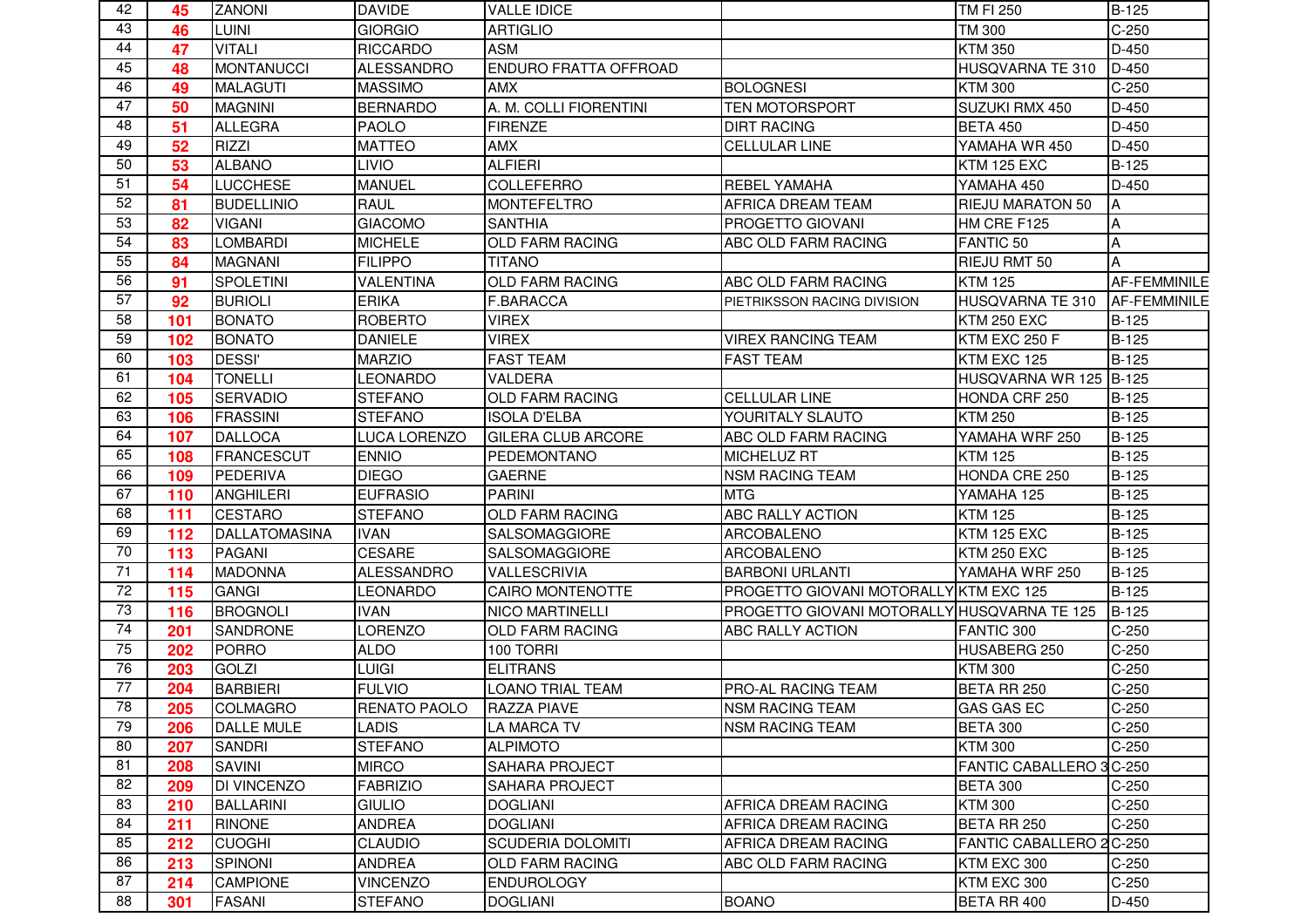| 89  | 302 | <b>CAMURRI</b>         | <b>MASSIMO</b>           | <b>OLD FARM RACING</b>   | <b>ABC OLD FARM RACING</b> | <b>KTM 350</b>          | D-450   |
|-----|-----|------------------------|--------------------------|--------------------------|----------------------------|-------------------------|---------|
| 90  | 303 | <b>LOPRETE</b>         | <b>ALESSIO</b>           | IMOTORACING TOLFA        |                            | BETA RR 450             | $D-450$ |
| 91  | 304 | <b>TONETTI</b>         | NICOLA FRANCES(TROLLS    |                          |                            | <b>KTM 350</b>          | D-450   |
| 92  | 305 | <b>CORBARI</b>         | <b>FEDERICO</b>          | <b>ENDUROLOGY</b>        |                            | HONDA HM 450 R          | D-450   |
| 93  | 306 | <b>MANCA</b>           | <b>MAURIZIO</b>          | <b>ALFIERI</b>           | <b>ALFIERI RACING TEAM</b> | YAMAHA 450              | $D-450$ |
| 94  | 307 | <b>STANCARI</b>        | <b>UGO</b>               | <b>VALLE SCRIVIA</b>     | <b>DIRT RACING</b>         | <b>BETA 450</b>         | D-450   |
| 95  | 308 | <b>COTTI</b>           | <b>MICHELE</b>           | <b>AMX</b>               | SASSOLI                    | HONDA CRF450X           | D-450   |
| 96  | 309 | <b>ZAMBELLI</b>        | <b>ANDREA</b>            | <b>AMX</b>               | <b>BOLOGNESI</b>           | YAMAHA WR 450           | D-450   |
| 97  | 310 | <b>GIACHETTI</b>       | WILLY                    | <b>ENDUROLOGY</b>        | <b>ENDUROLOGY</b>          | HONDA CRF 450           | D-450   |
| 98  | 311 | <b>FASOLINI</b>        | <b>FABRIZIO</b>          | <b>FAST TEAM</b>         | <b>FAST TEAM</b>           | HUSQVARNA WR 450 D-450  |         |
| 99  | 312 | VALSECCHI              | <b>ANDREA</b>            | <b>FAST TEAM</b>         | <b>FAST TEAM</b>           | HONDA HM 450            | D-450   |
| 100 | 313 | <b>RUSSO</b>           | <b>MARCO</b>             | <b>AMX</b>               | <b>CELLULAR LINE</b>       | HONDA CRF 450           | D-450   |
| 101 | 314 | <b>DELL'AMICO</b>      | <b>ANDREA</b>            | VALDERA                  |                            | HONDA CRF 300X          | D-450   |
| 102 | 315 | <b>VISCHI</b>          | <b>GIANMARIA</b>         | <b>OLD FARM RACING</b>   | <b>CELLULAR LINE</b>       | HONDA CRF 450X          | D-450   |
| 103 | 316 | <b>MENZANI</b>         | <b>GIAN PAOLO</b>        | <b>ELITRANS</b>          |                            | <b>KTM 450</b>          | D-450   |
| 104 | 317 | ROMANO'                | <b>ALBERTO</b>           | <b>ABBIATE GUAZZONE</b>  |                            | KTM EXC 350             | D-450   |
| 105 | 318 | <b>GASTALDO</b>        | <b>ROBERTO</b>           | <b>VALLE IDICE</b>       |                            | <b>HUSQVARNA FE 450</b> | $D-450$ |
| 106 | 319 | <b>TERRAGNI</b>        | <b>ANDREA</b>            | <b>ENDUROLOGY</b>        |                            | <b>KTM 350</b>          | D-450   |
| 107 | 320 | <b>MELCHIORI</b>       | <b>MAURIZIO</b>          | <b>ENDUROLOGY</b>        |                            | <b>KTM 350</b>          | D-450   |
| 108 | 321 | <b>VEGGETTI</b>        | UMBERTO FERRUCENDUROLOGY |                          |                            | <b>KTM 350</b>          | $D-450$ |
| 109 | 322 | <b>BUSCHITTARI</b>     | <b>MARIO</b>             | <b>SIMONCINI</b>         |                            | <b>BETA 400</b>         | D-450   |
| 110 | 323 | <b>CAROLLO</b>         | <b>ROBERTO</b>           | <b>SCUDERIA DOLOMITI</b> | <b>RALLY</b>               | <b>KTM 400</b>          | D-450   |
| 111 | 324 | <b>FACINCANI</b>       | <b>STEFANO</b>           | <b>SCUDERIA DOLOMITI</b> | HELLAS 1903                | <b>BETA 450</b>         | D-450   |
| 112 | 325 | <b>PORRO</b>           | <b>EDOARDO</b>           | <b>DOGLIANI</b>          |                            | HUSABERG 450            | D-450   |
| 113 | 326 | <b>BRUSSICH</b>        | <b>AURELIO</b>           | <b>VOLANO</b>            | AFRICA DREAM RACING        | <b>KTM 450</b>          | D-450   |
| 114 | 327 | <b>PACIFICI</b>        | <b>MAURO</b>             | <b>RAZZA PIAVE</b>       | <b>NSM RACING TEAM</b>     | BETA RR 400             | D-450   |
| 115 | 328 | <b>NAGOSTINIS</b>      | <b>GIANCARLO</b>         | <b>CARNICO</b>           | <b>NSM RACING TEAM</b>     | HONDA 450               | D-450   |
| 116 | 329 | <b>OLIVETTO</b>        | <b>MATTEO</b>            | <b>OTR FACTORY TEAM</b>  | SPORTBIKE SACCOLONGO       | BETA RR 450             | D-450   |
| 117 | 330 | <b>METELLI</b>         | <b>LIVIO</b>             | <b>GARDONE VT</b>        |                            | YAMAHA WR 450           | D-450   |
| 118 | 331 | <b>UBERTI</b>          | <b>ALESSANDRO</b>        | <b>GARDONE VT</b>        |                            | <b>BETA</b>             | $D-450$ |
| 119 | 332 | <b>BONANNO</b>         | <b>LIBERO</b>            | DUE DUE DUE              | <b>DIRT RACING</b>         | BETA RR 450             | D-450   |
| 120 | 333 | MACCAGNO               | <b>MARCELLO</b>          | TIGULLIO MOTOR CLUB      |                            | YAMAHA WR450F           | D-450   |
| 121 | 334 | <b>BIONDI</b>          | <b>TOMMASO</b>           | CASTEL DEL PIANO         | <b>CINGHIALI MAREMMANI</b> | BETA 450 RR             | D-450   |
| 122 | 335 | <b>LANCI</b>           | <b>MASSIMO</b>           | <b>MONTEFELTRO</b>       |                            | <b>BETA 350</b>         | D-450   |
| 123 | 336 | <b>ZURCHER</b>         | <b>FEDERICO</b>          | <b>OLD FARM RACING</b>   | <b>REBEL X SPORTS</b>      | YAMAHA 450              | D-450   |
| 124 | 337 | <b>GHIRELLI</b>        | <b>MORENO</b>            | <b>GUBBIO</b>            | ARCOBALENO                 | <b>KTM 450</b>          | D-450   |
| 125 | 338 | <b>DEGLI INNOCENTI</b> | ERMANNO                  | <b>CASALFIUMANESE</b>    | AFRICA DREAM RACING        | HONDA CRF 450           | D-450   |
| 126 | 339 | <b>BRUNANI</b>         | <b>CELSO</b>             | SALSOMAGGIORE            | <b>ARCOBALENO</b>          | KTM EXC 450             | D-450   |
| 127 | 340 | <b>MONTALI</b>         | <b>GIOVANNI</b>          | <b>SALSOMAGGIORE</b>     | <b>ARCOBALENO</b>          | <b>BETA</b>             | D-450   |
| 128 | 341 | <b>ZECCA</b>           | <b>GIOVANNI</b>          | <b>SALSOMAGGIORE</b>     | ARCOBALENO                 | <b>KTM 450</b>          | D-450   |
| 129 | 342 | <b>DEL MARCO</b>       | EZIO                     | SALSOMAGGIORE            | <b>ARCOBALENO</b>          | KTM EXC 450             | D-450   |
| 130 | 343 | <b>SEMINARA</b>        | CARLO                    | <b>BIBIONE</b>           | BB <sub>1</sub>            | HONDA CRF 450           | D-450   |
| 131 | 344 | <b>ZORLONI</b>         | <b>ALBERTO</b>           | <b>PARINI</b>            |                            | YAMAHA WR 450           | D-450   |
| 132 | 345 | <b>LAUTI</b>           | <b>MARCO</b>             | OLD FARM RACING          |                            | KTM EXC 400             | D-450   |
| 133 | 346 | <b>ANTINUCCI</b>       | <b>MARCO</b>             | <b>SANGEMINI</b>         | MEDEI CORSE                | BETA RR 450             | D-450   |
| 134 | 347 | <b>CAMPIGOTTO</b>      | <b>FRANCO</b>            | SCUDERIA DOLOMITI        |                            | HONDA CRF 450X          | D-450   |
| 135 | 348 | <b>COSENTINO</b>       | <b>ANDREA</b>            | <b>SAHARA PROJECT</b>    | <b>BRIGANTI</b>            | KTM EXC 350             | D-450   |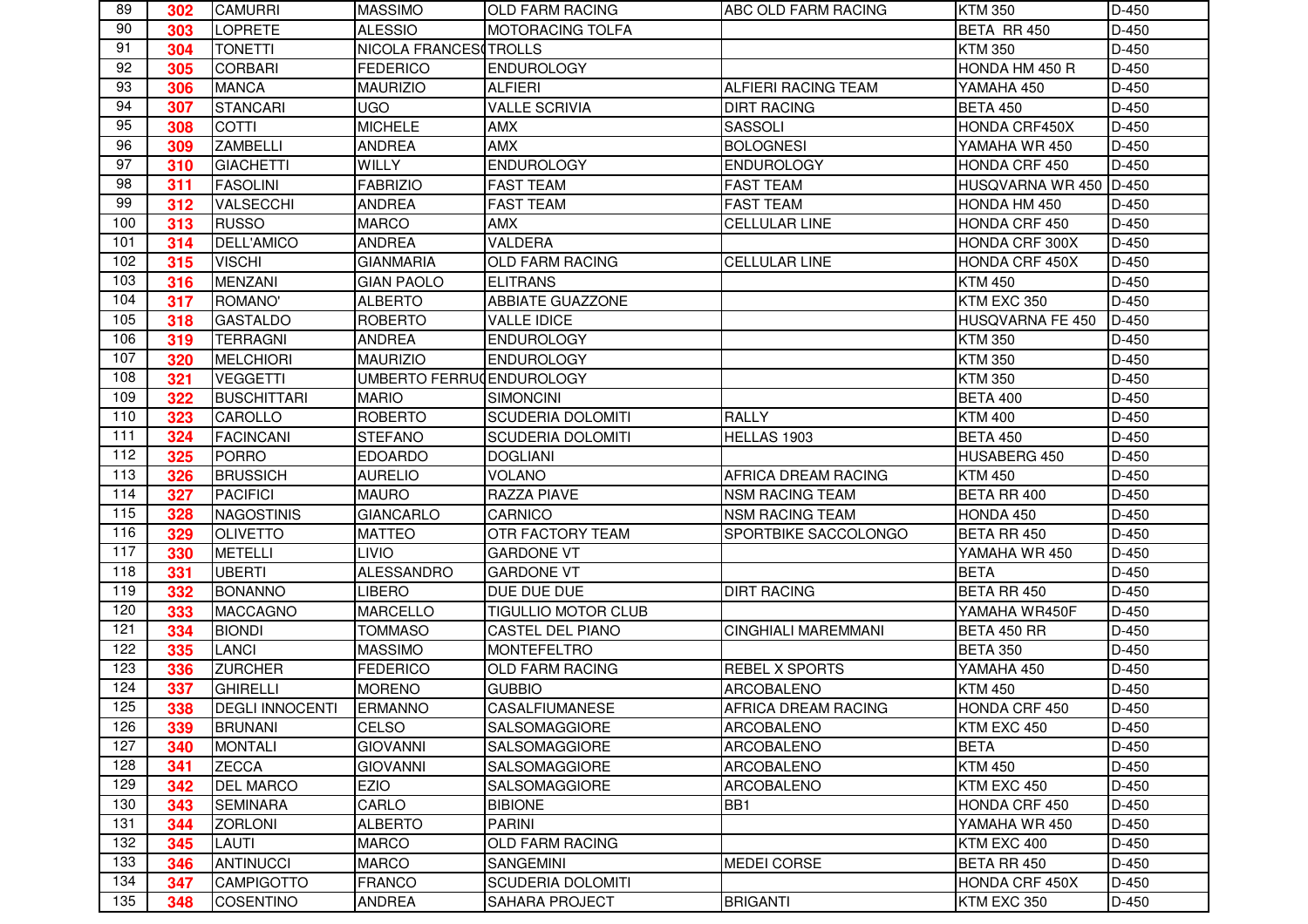| 136 | 349 | <b>TONIOLO</b>    | <b>LORENZO</b>       | <b>MERCALLO</b>                     |                                  | <b>BETA 400</b>           | D-450              |
|-----|-----|-------------------|----------------------|-------------------------------------|----------------------------------|---------------------------|--------------------|
| 137 | 350 | <b>BERTOLI</b>    | <b>ALBERTO</b>       | <b>OLD FARM RACING</b>              | <b>GARDA BIKERS</b>              | HUSQVARNA 350             | D-450              |
| 138 | 351 | <b>IOB</b>        | <b>MARCO</b>         | <b>OLD FARM RACING</b>              | ABC OLD FARM RACING              | <b>KTM 450</b>            | $D-450$            |
| 139 | 401 | <b>MANARA</b>     | <b>ENRICO</b>        | <b>CANGURO</b>                      | <b>TDR</b>                       | <b>KTM 530</b>            | E-600              |
| 140 | 402 | <b>FORGESCHI</b>  | <b>RICCARDO</b>      | DUE DUE DUE                         | <b>DIRT RACING</b>               | <b>BETA RR 498</b>        | E-600              |
| 141 | 403 | <b>MONTANARI</b>  | <b>LUCA</b>          | <b>AMX</b>                          | <b>BOLOGNESI</b>                 | HUSQVARNA 510             | E-600              |
| 142 | 404 | <b>MOLON</b>      | <b>PIERGIORGIO</b>   | <b>VIREX</b>                        | <b>VIREX RANCING TEAM</b>        | HUSABERG 501              | E-600              |
| 143 | 405 | <b>MAURI</b>      | <b>ALBERTO</b>       | <b>FAST TEAM</b>                    | <b>FAST TEAM</b>                 | <b>KTM 530</b>            | E-600              |
| 144 | 406 | <b>GANDINI</b>    | <b>MARCO</b>         | <b>AMX</b>                          | <b>CELLULAR LINE</b>             | <b>KTM 500</b>            | E-600              |
| 145 | 407 | <b>DELMASTRO</b>  | <b>MARCO</b>         | <b>AMX</b>                          | <b>CELLULAR LINE</b>             | HONDA CRF 500             | E-600              |
| 146 | 408 | <b>PREVISANI</b>  | <b>FEDERICO</b>      | <b>ENDUROLOGY</b>                   |                                  | <b>APRILIA RXV 550</b>    | E-600              |
| 147 | 409 | <b>BARBIERI</b>   | <b>ROBERTO</b>       | <b>LOANO TRIAL TEAM</b>             | PRO-AL RACING TEAM               | <b>BETA RR 498</b>        | E-600              |
| 148 | 410 | PEGORARO          | <b>LUCIANO MARIO</b> | VAL DI DUE                          | <b>DIRT RACING</b>               | <b>BETA RR 498</b>        | E-600              |
| 149 | 411 | <b>TURCHI</b>     | <b>STEFANO</b>       | <b>CASTEL DEL PINO</b>              | <b>CINGHIALE MAREMMANO</b>       | HUSABERG FE 520           | E-600              |
| 150 | 412 | <b>MIOTTO</b>     | <b>MIRCO</b>         | <b>RAZZA PIAVE</b>                  | <b>NSM RACING TEAM</b>           | HONDA CRE 490             | E-600              |
| 151 | 413 | <b>GASPARI</b>    | <b>DAVIDE</b>        | <b>RAM RACING TEAM</b>              |                                  | <b>KTM 500</b>            | E-600              |
| 152 | 414 | <b>GRECHI</b>     | <b>LUCA</b>          | <b>CASTELDELPIANO</b>               | <b>CINGHIALI MAREMMANI</b>       | KTCM EXC 530              | E-600              |
| 153 | 415 | <b>VEGGETTI</b>   | <b>VITTORIO</b>      | <b>ENDUROLOGY</b>                   |                                  | <b>KTM 500</b>            | E-600              |
| 154 | 416 | <b>NERI</b>       | <b>DARIO</b>         | I RAGAZZI DELLA LINEA               | <b>DIRT RACING</b>               | <b>BETA 498</b>           | E-600              |
| 155 | 417 | <b>BREZZI</b>     | VALDIMIRO            | <b>FOLLONICA</b>                    | <b>VALDILINE UNUSUAL EMOTION</b> | <b>KTM 530</b>            | E-600              |
| 156 | 501 | <b>CORDELLA</b>   | <b>DAVIDE</b>        | <b>U.S. PERSICETANA</b>             |                                  | <b>RIEJU MARATON 125</b>  | <b>IF-MARATHON</b> |
| 157 | 502 | <b>CUCCHI</b>     | <b>CRISTIAN</b>      | <b>RAGNI FABRIANO</b>               | AFRICA DREAM TEAM                | <b>KTM 690 R</b>          | <b>F-MARATHON</b>  |
| 158 | 503 | <b>BUTTO'</b>     | <b>FEDERICO</b>      | PEDEMONTANO                         | <b>MICHELUZ RT</b>               | YAMAHA WR 400             | <b>F-MARATHON</b>  |
| 159 | 504 | <b>FESANI</b>     | <b>ANDREA</b>        | <b>FAST TEAM</b>                    | <b>FAST TEAM</b>                 | YAMAHA WR 400             | <b>F-MARATHON</b>  |
| 160 | 505 | <b>PAVONI</b>     | <b>PAOLO</b>         | <b>OLD FARM RACING</b>              | <b>CELLULAR LINE</b>             | KAWASAKI 250              | <b>F-MARATHON</b>  |
| 161 | 506 | <b>CHINAGLIA</b>  | <b>MASSIMO</b>       | <b>OLD FARM RACING</b>              | <b>ABC RALLY ACTION</b>          | SUZUKI DRZ 400            | <b>F-MARATHON</b>  |
| 162 | 507 | <b>BARATELLI</b>  | <b>ROBERTO</b>       | <b>OLD FARM RACING</b>              | <b>GARDA BIKERS</b>              | <b>HONDA RALLY 500</b>    | <b>F-MARATHON</b>  |
| 163 | 508 | <b>COVRE</b>      | <b>MARCO</b>         | <b>BRP PORCIA</b>                   |                                  | SUZUKI 400 DRZ            | <b>F-MARATHON</b>  |
| 164 | 601 | <b>CATANESE</b>   | <b>FRANCESCO</b>     | <b>OLD FARM RACING</b>              | ABC OLD FARM RACING              | KTM ADVENTURE 950 G-1000  |                    |
| 165 | 602 | <b>DEVALLE</b>    | <b>ALESSANDRO</b>    | <b>DOGLIANI</b>                     | <b>CELLULAR LINE</b>             | <b>KTM 950</b>            | G-1000             |
| 166 | 603 | <b>DORETTO</b>    | <b>MASSIMO</b>       | <b>AMX</b>                          | <b>CELLULAR LINE</b>             | <b>BMW 1200</b>           | G-1000             |
| 167 | 604 | <b>FIGNANI</b>    | <b>MASSIMILIANO</b>  | <b>OLD FARM RACING</b>              | <b>CELLULAR LINE</b>             | HONDA AT 750              | G-1000             |
| 168 | 605 | ZANARELLA         | PAOLO ACHILLE        | <b>MERCALLO</b>                     |                                  | CAGIVA ELEFANT 750 G-1000 |                    |
| 169 | 701 | <b>CAPELLI</b>    | <b>STEFANO</b>       | <b>ELITRANS</b>                     |                                  | KTM EXC 450               | <b>SPORT</b>       |
| 170 | 702 | <b>FUSI</b>       | LORENZO              | VALDERA                             |                                  | YAMAHA WR 250             | <b>SPORT</b>       |
| 171 | 703 | <b>GOLZI</b>      | <b>ENRICO</b>        | <b>ELITRANS</b>                     |                                  | HUSABERG 390              | <b>SPORT</b>       |
| 172 | 704 | <b>RINALDI</b>    | ROBERTO              | SIMONCINI RACING                    |                                  | <b>BETA 400</b>           | <b>SPORT</b>       |
| 173 | 705 | <b>SCARONI</b>    | <b>SERGIO</b>        | <b>R.S.77</b>                       |                                  | <b>BETA RR</b>            | <b>SPORT</b>       |
| 174 | 706 | <b>BAGLI</b>      | <b>MARIO</b>         | <b>BERARDI</b>                      | <b>MRT</b>                       | <b>KTM 450</b>            | <b>SPORT</b>       |
| 175 | 707 | <b>FACCIO</b>     |                      | MARCO PIERGIOR CASCINETTA GALLARATE |                                  | HUSABERG FE 501           | <b>SPORT</b>       |
| 176 | 708 | <b>MIOTTO</b>     | <b>ROBERTO</b>       | <b>CASCINETTA GALLARATE</b>         |                                  | HUSQVARNA TE 450          | <b>SPORT</b>       |
| 177 | 709 | <b>MORGANTINI</b> | <b>NICOLA</b>        | <b>UMBRIA</b>                       | <b>UMBRIA RALLY TEAM</b>         | <b>KTM 510</b>            | <b>SPORT</b>       |
| 178 | 710 | <b>DOLZANI</b>    | <b>PAOLO</b>         | <b>AMX</b>                          |                                  | GASGAS 300                | <b>SPORT</b>       |
| 179 | 711 | <b>BERTI</b>      | <b>ROBERTO</b>       | <b>AMX</b>                          | <b>BOLOGNESI</b>                 | GAS GAS 300               | <b>SPORT</b>       |
| 180 | 712 | <b>ROSSINI</b>    | <b>FABIO</b>         | <b>FAST TEAM</b>                    | <b>FAST TEAM</b>                 | <b>KTM 450</b>            | <b>SPORT</b>       |
| 181 | 713 | <b>VILLA</b>      | <b>MANUEL</b>        | AMX                                 | <b>CELLULAR LINE</b>             | KTM EXC 450               | <b>SPORT</b>       |
| 182 | 714 | FERRETTI          | <b>FILIPPO</b>       | VALDERA                             |                                  | <b>KTM 125</b>            | <b>SPORT</b>       |